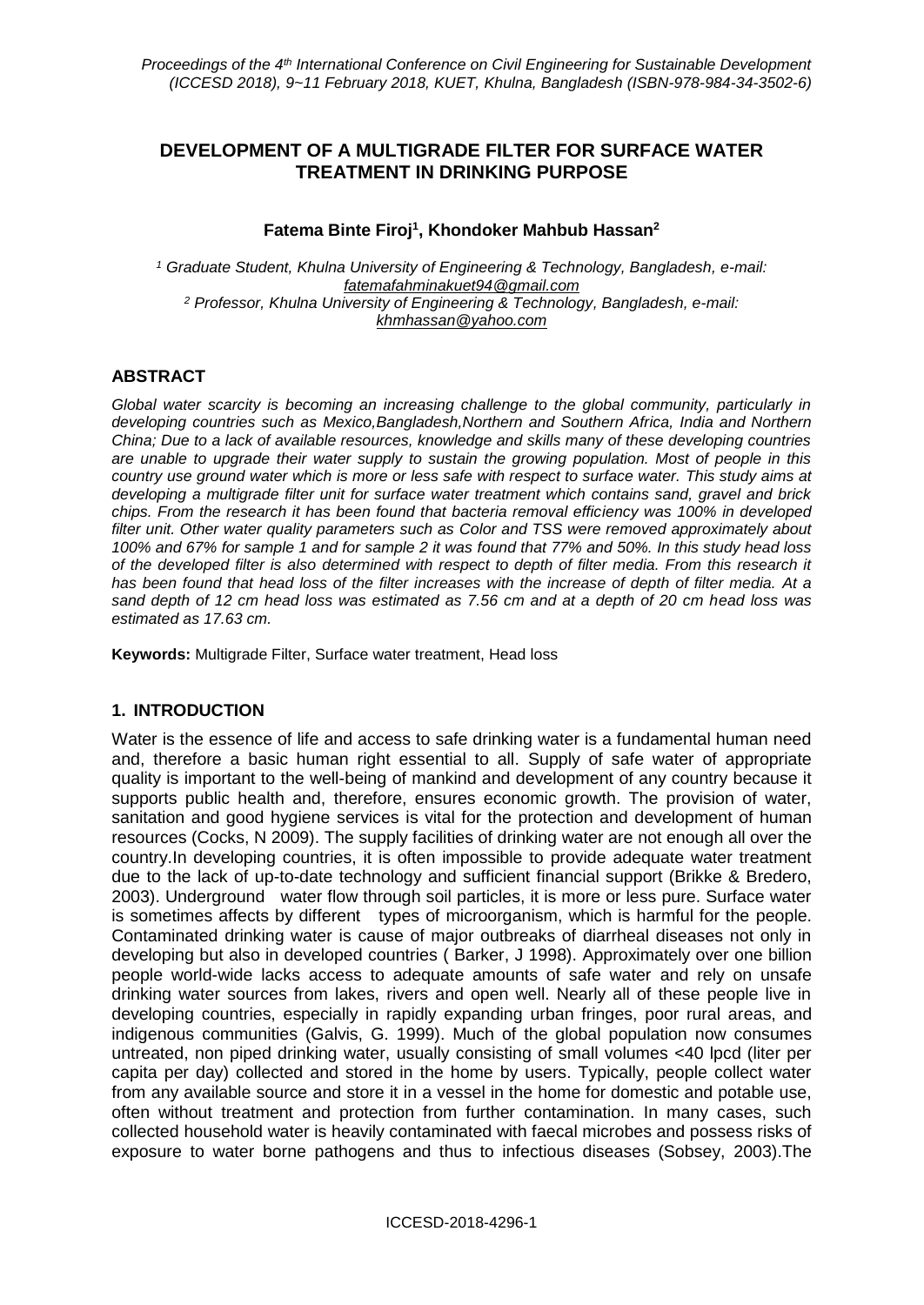greatest risk associated with the ingestion of water is the microbial risk due to water contamination by human and/or animal feces. The effects of drinking contaminated water result in thousands of deaths every day, mostly in children under five years of age in developing countries (WHO, 2004a). Diseases caused by consumption of contaminated water, and poor hygiene practices are the leading causes of death among children world wide, after respiratory diseases (WHO, 2003).Thus lack of safe drinking water supply, basic sanitation and hygienic practices are associated with high morbidity and mortality from excreta related diseases. Because of the magnitude of the health problems associated with water of inadequate quality and quantity, substantial efforts have focused on how to evaluate and maximize the health benefits derived from improved water supplies. In many developing countries, the high incidence of water borne diseases and wide-spread use of untreated and often highly polluted water sources necessitate the accurate assessment of faecal contamination of water.

In pursuit of solution water purification is necessary. There are different types of filtration system. Such as Slow and Rapid sand filtration, direct filtration and Membrane filtration, Multigrade filtration etc . Slow sand filtration systems have become one of the most successful technologies for removing disease-causing organisms. The average removal effectiveness of *E.coli* (indicative pathogen of faecal coliforms) and Total coliform is 99% comprising with previews thesis result, where previews result shows the 100% removal of E.coli and Total coliform (Aminul, 2009).

This study aims at developing a Multigrade Filter (MGF) for surface water treatment in drinking purpose which contains sand, gravel and brick chips. The filtration performance was determined with respect to removal efficiencies of total coliform, faecal coliform, color, TSS, BOD<sub>5</sub> and estimation of filter head loss. The final objective was to find out the problems associated with developed filter and to propose for mitigation measures for improvement.

#### **2. MATERIALS AND METHODS**

Water samples were collected from two ponds (pond behind Rokeya hall and Khan jahan ali hall) of KUET campus. Raw water quality parameters such as TC, FC, color, TSS and BOD<sub>5</sub> were analysed at KUET environmental laboratory. Multigrade Filter unit was constructed in laboratory. On the developed filter locally available materials such as Coarse Sand, Brick Chips and Gravel were used. Detailed laboratory tests were done to determine the effectiveness of the treatment unit.The performances of the treatment unit were analysed with respect to the removal efficiency of color,  $TC$ ,  $FC$ ,  $BOD<sub>5</sub>$  and TSS. Head loss of the filter unit was also determined with respect to sand depth. Problems associated with developed filter unit were also identified. Head loss of developed filter unit was measured using the following equations:  $H<sub>L</sub> = 1.067C<sub>d</sub>$  v<sup>2</sup>D f/gdψe<sup>4</sup>

### **2.1 Development Of Multigrade Filter (MGF)**

### **2.1.1 Design of MGF**

For the removal of micro-organisms and other contaminants from surface water a MGF was developed under submerged condition using coarse sand, stone chips and brick chips. The developed MGF consists of a bucket (Figure 1 & 2). The layers in bucket are from the top 20 cm coarse sand,then 6 cm gravel and then 4 cm brick chips. The unit is down flow process as raw water passing through the sand. As the sand is always a submerged condition it creates a stable bio- flim slime layer of gelatinous coating formed by the microorganisms on the sand bed.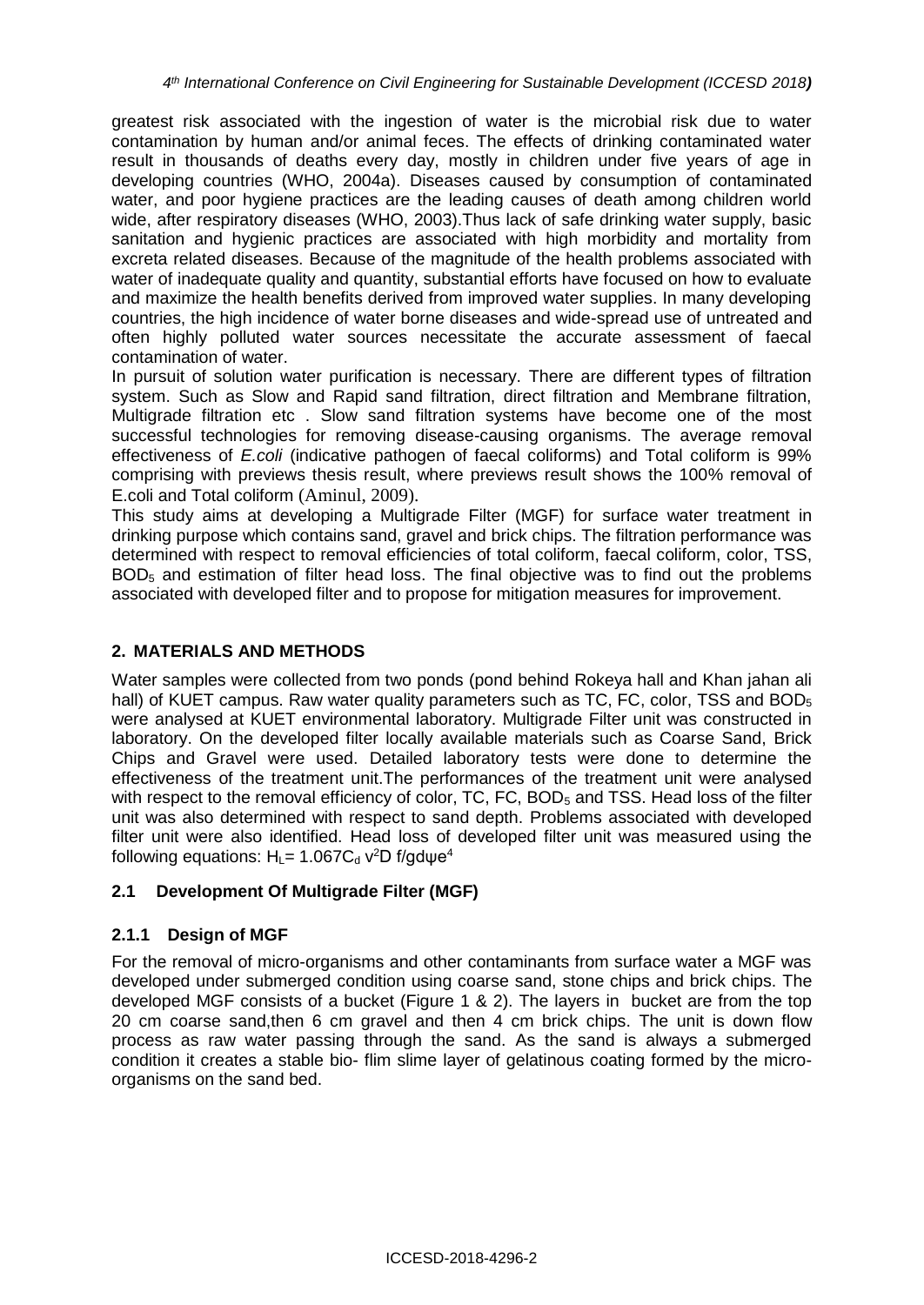*4 th International Conference on Civil Engineering for Sustainable Development (ICCESD 2018)*



Figure 1: Line diagram of filter unit Figure 2: Experimental setup of developed filter

# **2.1.2 Materials Used For MGF**

## **Coarse Sand (CS)**

CS is an inactive material used as coarse particulate filter. In the United States, sand is commonly divided into five sub-categories based on size: very fine sand ( $1/16 - 1/8$  mm diameter), fine sand (1/8 mm – 1/4 mm), medium sand (1/4 mm – 1/2 mm), coarse sand (1/2  $mm - 1$  mm), and very coarse sand (1 mm  $- 2$  mm). Locally available CS is collected. Then sieve analysis was done.Then they were thoroughly washed several times and then boiled for disinfection before use.

### **Gravel**

Gravel are composed of sub-angular, hard durable, and dense grains of predominately siliceous material. Gravel are used as flow stabilizing media. Gravel were obtained from local manufacturers. Gravel were also sieved by ASTM standard sieve as BC. Gravel were throughly washed, bolied, clean dried, and screened to meet exacting specifications with strict adherence to quality control.

# **Brick Chips (BC)**

BC are inactive material. BC are from local brick manufacturer which is the crushed aggregated form of brick. They were sieved through ASTM standard sieves. BC were washed several times and disinfected by boiling.







Figure 3: Sand Figure 4: Gravel Figure 5: Brick chips

**Other materials Plastic bucket**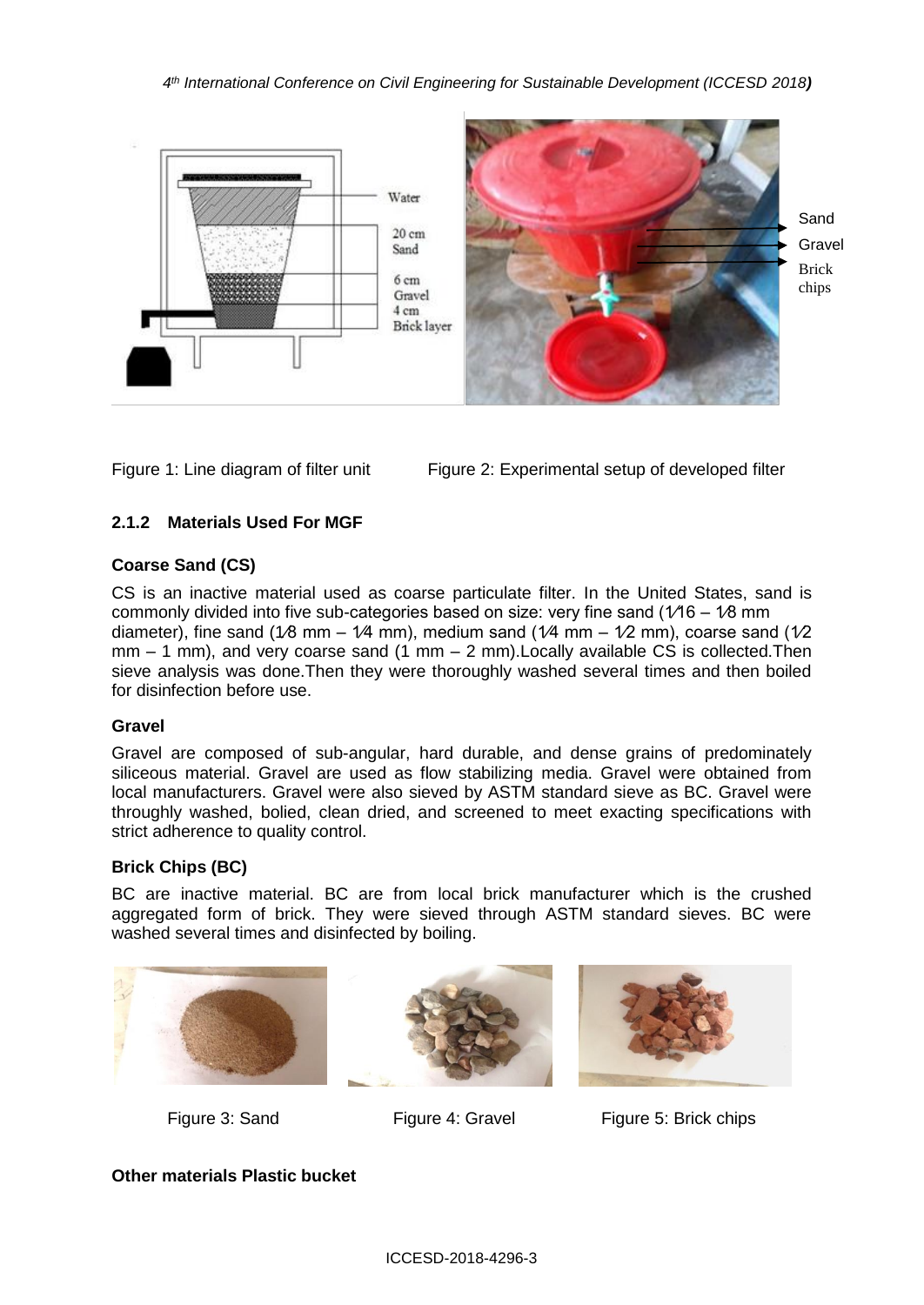Only food-grade high density polypropylene (HDPP) buckets are used Local plastic moulding industries. Buckets were retrofitted with top cover and outlets for flow controller taps.

#### **Nylon net**

Nylon is a generic designation for a family of synthetic polymers, more specifically aliphatic or semi-aromatic polyamides. These chains are naturally very resistant to wear and tear, temperature and chemicals. They can be melt-processed into fibers, films or shapes. Nylon decays very slowly and can take many years to biodegrade. It normally takes between 30 and 40 years to biodegrade. Nylon net is used for separating top layer of the course sand from corresponding 2<sup>nd</sup> layer.



Figure 6**:** Nylon net

### **Flow controllers (Tap)**

Control flow to maintain optimum residence time. This is fixed in the factory. Moulded plastic or metal taps are avilable in local hardware stores.

### **2.1.3 Grain Size Analysis Of Sand, Gravel & Brick Chips**

Effective size of sand, gravel and brick chips were estimated by sieve analysis.  $D_{10}$  of sand is 0.23 mm,  $D_{60=}$  0.87 mm and uniformity coefficient  $d_{60}/d_{10}=3.91$ .  $D_{10}$  of gravel is 9.9 mm  $D_{60}=$ 20.5 mm and uniformity coefficient  $D_{60}/D_{10} = 2.07$ .  $D_{10}$  of brick chips is 8.5 mm,  $D_{60} = 20$  mm and uniformity coefficient  $D_{60}/D_{10} = 2.35$ 



Figure 7: Gradation curve of sand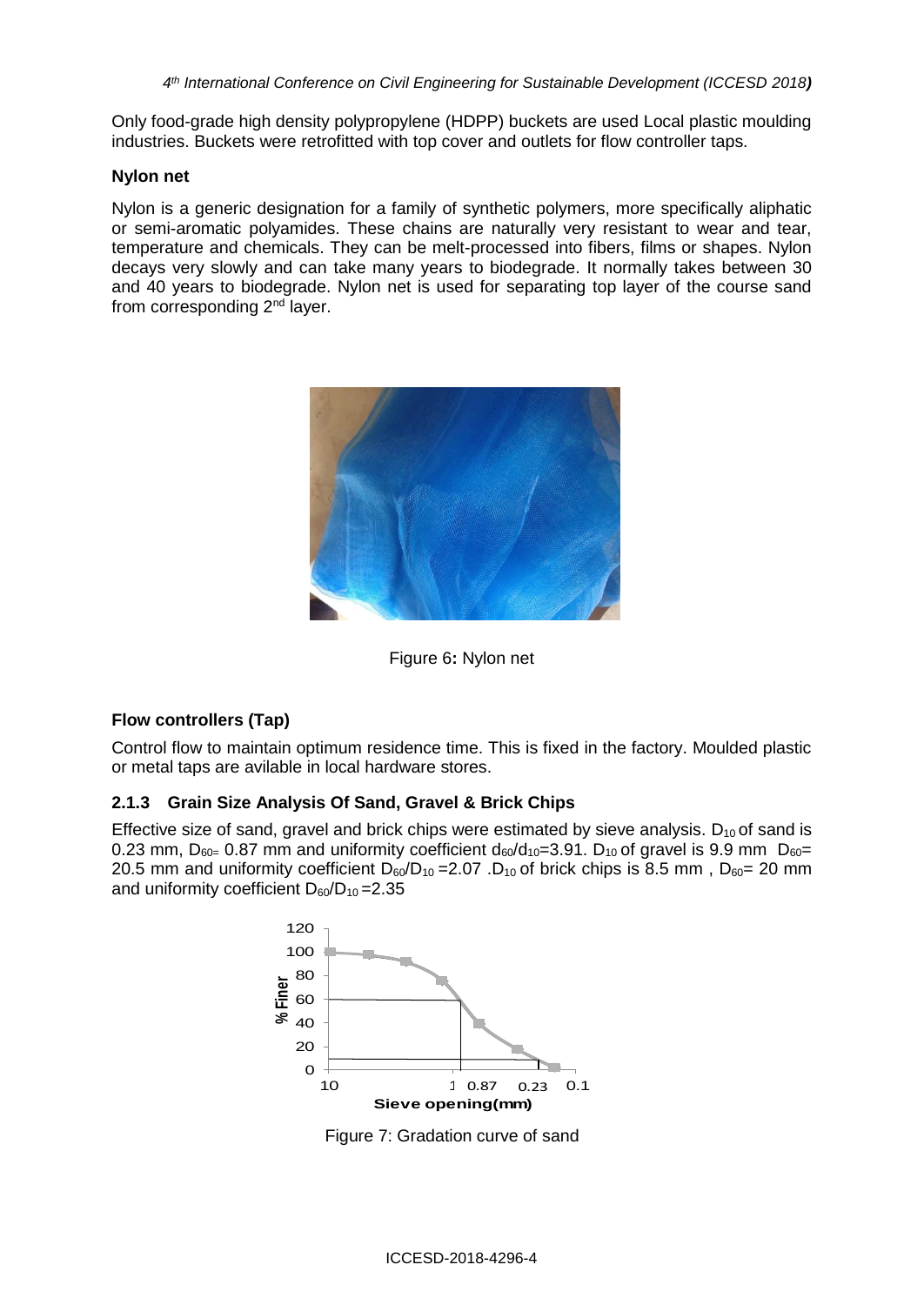

Figure 8: Gradion curve of gravelFigure 9: Gradation curve of brick chips

## **2.2 Filter Head Loss**

Head loss rise (HLR) in a filter is a function of the amount of material (particles) accumulated in the interstices and pore space of the filter. The larger the quantity of particulates removed from the separation process, the higher the head loss rise (Kebreab, A. Ghebremichael, 2004).

The loss of pressure (head loss) through a clean stratified-sand filter with uniform porosity was described by Rose:

HL= 1.067C<sup>d</sup> v <sup>2</sup>D f/gdψe<sup>4</sup>……………. (1)

Where,  $H_L$  = head loss in bed of depth D with face velocity v.

 $e =$  bed porosity

d = characteristic diameter of bed particles

ψ = particle shape factor

 $C_d$  = Newton's drag coefficient = 24/R

 $D =$  bed depth

f = mass fraction of sand particles of diameter d

### **3. RESULTS AND DISCUSSION**

Detailed laboratory test and analysis were carried out through developed filter unit to investigate the change in some drinking water quality parameters. The performances of the treatment unit were analysed with respect to the removal efficiency of color, TC, FC, BOD<sub>5</sub> and TSS.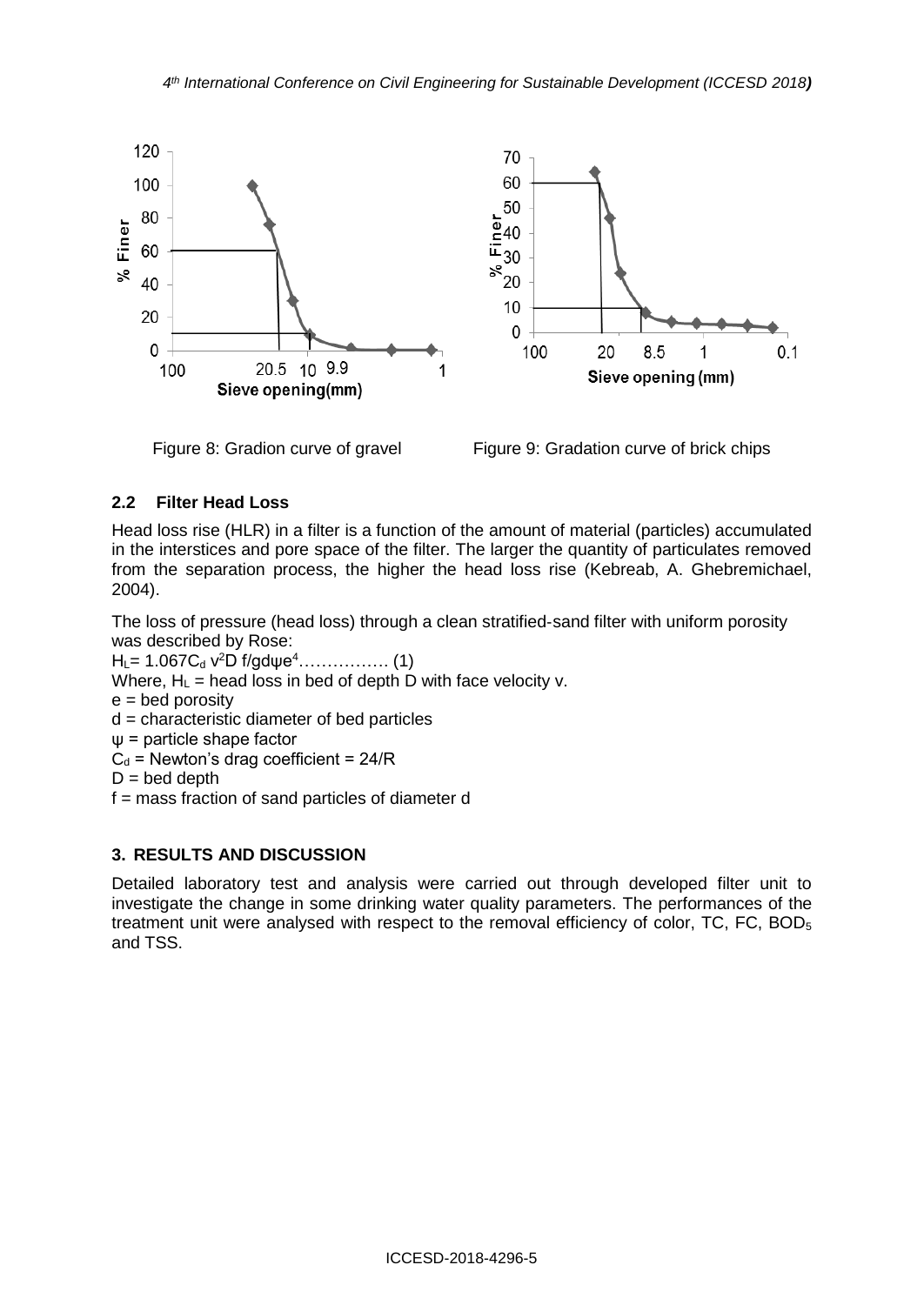| <b>Water</b><br>quality<br>parameters           | <b>BD</b><br><b>Standard</b><br>(ECR'97) | <b>Raw water</b> |         | <b>Filter water</b> |                | %Removal |                  |
|-------------------------------------------------|------------------------------------------|------------------|---------|---------------------|----------------|----------|------------------|
|                                                 |                                          | Sample1          | Sample2 | Sample1             | Sample2        | Sample1  | Sample2          |
| <b>Total</b><br>Coliform(N/<br>100mL)           | $\mathbf 0$                              | 12               | 10      | 0                   | $\mathbf 0$    | 100      | 100              |
| Faecal<br>Coliform(N/<br>100mL)                 | $\mathbf 0$                              | 3                | 0       | $\Omega$            | $\Omega$       | 100      |                  |
| Color(Pt.Co<br>unit)                            | 15                                       | 25               | 17      | 0                   | $\overline{4}$ | 100      | 77               |
| <b>Total</b><br><b>Suspended</b><br>Solid(mg/L) | 10                                       | 30               | 40      | 10                  | 20             | 67       | 50               |
| BOD <sub>5</sub> (mg/L)                         | 0.2                                      | 3.47             | 1       | 0.35                | 1              | 90       | $\boldsymbol{0}$ |

Table 1: Results summary of raw and filter water

## **3.1 Total Coliform & Faecal Coliform**

Coliform bacteria are described and grouped, based on their common origin or characteristics, as either Total or Fecal Coliform. The Total group includes Fecal Coliform bacteria such as Escherichia coli (E .coli), as well as other types of Coliform bacteria that are naturally found in the soil. Figure 10 shows that total coliform in raw samples were found in 1 and 2 were 12 and 10 N/100mL, respectively which were totally removed from water after fitering through MGF. The results found after filtering satisfied the Bangladesh Standard. Figure 11 shows that in raw water samples 1 and 2 the concentration of feacal coliform were 3 and 0 N/100mL but after filtering feacal coliform was entirely removed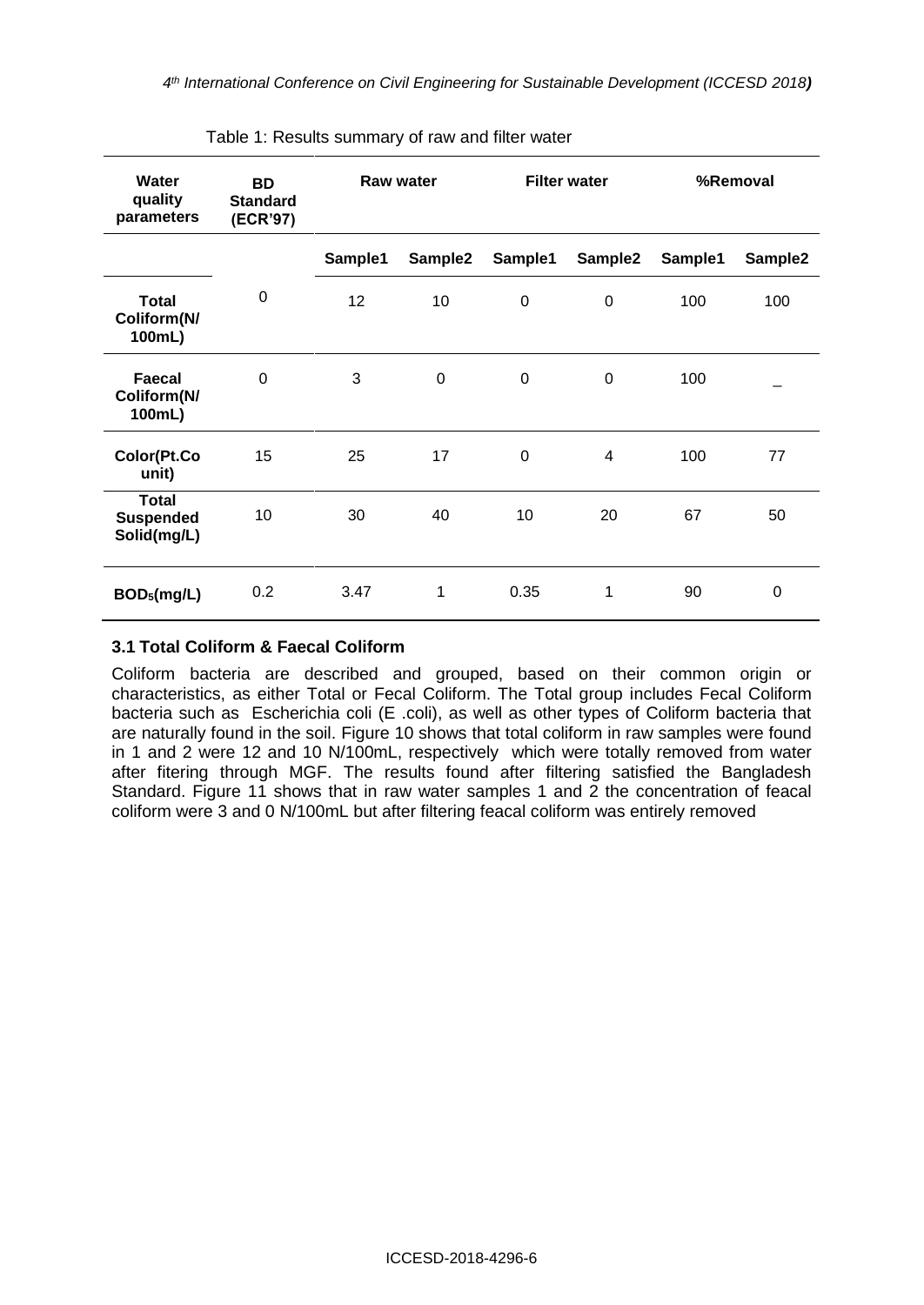

Figure 10: Variation of Total Coliform concentration Figure 11: Variation of Faecal Coliform in raw and treated water **concentration** in raw and treated water

### **3.2 Color**

Colour is measured in platinum cobalt units and is an important physical parameter of water. Colour is due to the presence of organic matter; namely humic and fulvic acids as well as iron manganese or highly colored industrial waste (Ahmed & Rahman, 2000) .From figure 12 it is observed that after filtered color of collected sample reduced and below the Bangladesh Standard 15 Pt.Co unit. In raw samples 1 and 2 color were 25 and 17(Pt.Co), respectively and in the filtrated water it became 0 and 4(Pt.Co) respectively.



Figure 12: Variation of Color concentration in raw and treated water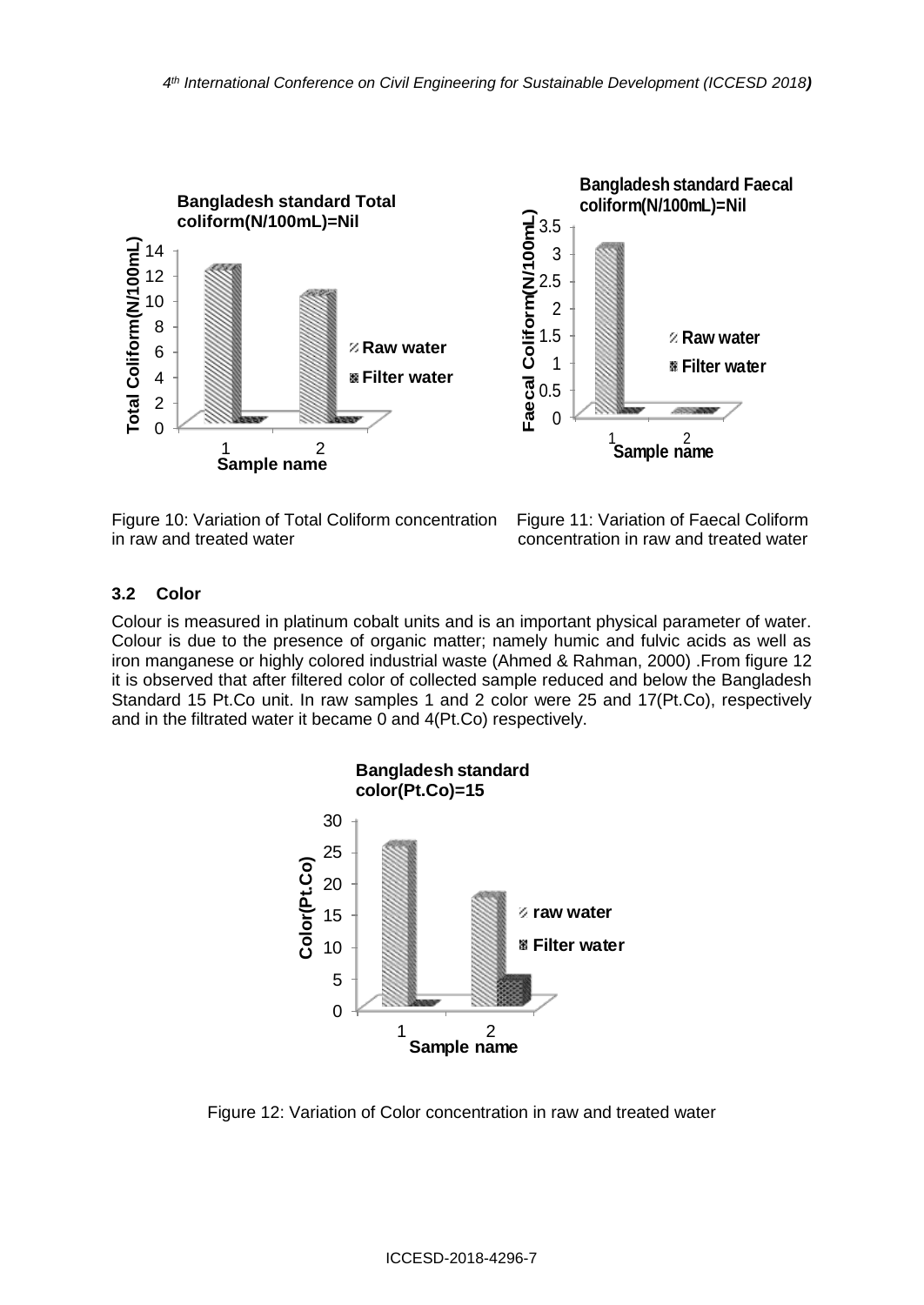## **3.3 BOD<sup>5</sup>**

Biochemical oxygen demand (BOD, also called biological oxygen demand) is the amount of [dissolved oxygen](https://en.wikipedia.org/wiki/Oxygenation_%28environmental%29) needed (i.e. demanded) by aerobic biological organisms to break down organic material present in a given water sample at certain temperature over a specific time period. From figure 13 it is observed that  $BOD<sub>5</sub>$  in raw water sample 1 and 2 were 3.47 and 1 mg/L, respectively and after filtering the concentration becomes 0.35 and 1 mg/L, respectively. In both cases the values exceeds Bangladesh standard limit.



Figure 13: Variation of BOD<sub>5</sub> concentration in raw and treated water

## **3.4 Total Suspended Solid (TSS)**

Total Suspended Solids (TSS) is the dry-weight of particles trapped by a [filter.](https://en.wikipedia.org/wiki/Filter_%28chemistry%29) It is a [water](https://en.wikipedia.org/wiki/Water_quality)  [quality](https://en.wikipedia.org/wiki/Water_quality) parameter used for example to assess the quality of [wastewater](https://en.wikipedia.org/wiki/Wastewater) after treatment in a [wastewater treatment plant.](https://en.wikipedia.org/wiki/Wastewater_treatment_plant) From figure 14 it is observed that total suspended solid in raw water sample 1 and 2 were 30 and 40 mg/L, respectively and after filtering it decreases at a concentration of 10 and 20 mg/L, respectively.However in sample 2 TSS concentration decreases after filtering but it exceeds Bangladesh standard limit.



Figure 14: Variation of Total Suspended Solid concentration in raw and treated water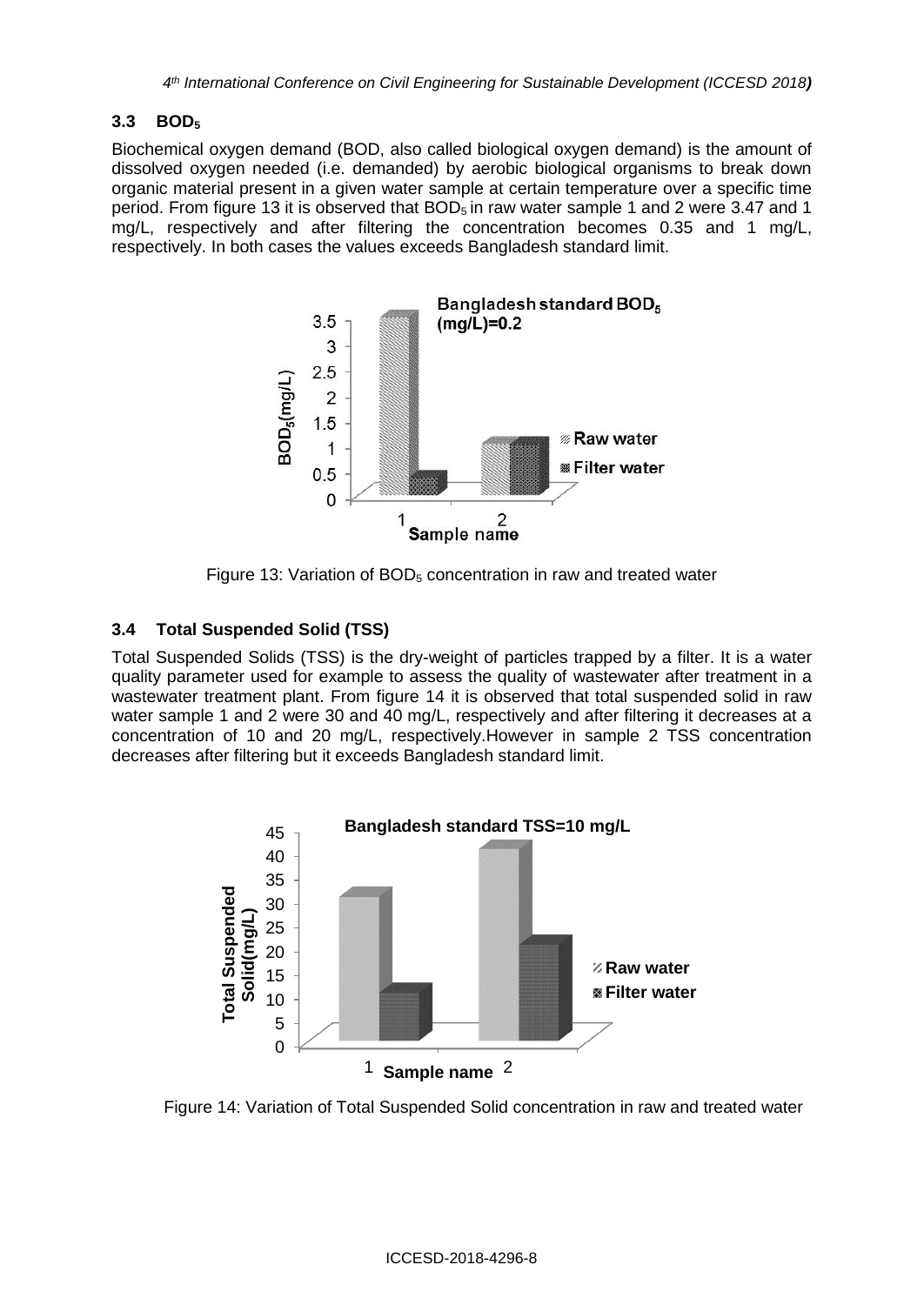#### **3.5 Estimation Of Filter Head Loss**

Head loss rise (HLR) in a filter is a function of the amount of material (particles) accumulated in the interstices and pore space of the filter. The larger the quantity of particulates removed from the separation process, the higher the head loss rise. Head loss was determined with respect to sand depth using equation 1. At a sand depth of 12 cm,14cm, 16cm, 18 cm and 20 cm head loss were estimated as 7.56 cm, 8.27 cm, 10.16 cm, 14.24 cm and 17.63 cm, respectively. From figure 15 it is observed that head loss of developed filter increases with increase of sand depth.



Figure 15: Variation of head loss with respect to sand depth

### **4. CONCLUSIONS**

Color, total coliform, faecal coliform, TSS, BOD<sub>5</sub> concentration of raw water for sample 1 were found to be 25 Pt.Co, 12 N/100mL, 3 N/100 mL, 30 mg/L and 3.47 mg/L, respectively and for sample 2 these were found to be 17 Pt.Co, 10 N/100mL, 0 N/100mL, 40 mg/L and 1 mg/L, respectively. Multigrade Filter unit was constructed in laboratory. The filter unit consists of coarse sand, gravel and brick chips.Total coliform and Faecal coliform removal efficiency was 100% in developed filter unit. Other water quality parameters such as Color and TSS were removed approximately about 100% and 67% for sample 1 and for sample 2 it was found that 77% and 50%. At a sand depth of 12 cm,14cm, 16cm, 18 cm and 20 cm head loss were estimated as 7.56 cm, 8.27 cm, 10.16 cm, 14.24 cm and 17.63 cm, respectively. The main maintaining problem of this type of filter is, hence BOD<sub>5</sub> and TSS concentration reduced after filtering, but the values exceeds Bangladesh standard limit. Another problem is development of filter head loss for clogging of filter materials. For minimizing this problem, the layer of sand in bucket is kept within the lylon net. When the filter is clogged then one has to put the lylon net with Coarse Sand out and washed with water. By doing this simple tasks clogging can be reduced .

### **REFERENCES**

Ahmed & Rahman, (2000) Water supply and sanitation first edition. ITN. Bangladesh.

Aminul and Shakiuzzaman (2009) "Study on Surface Water Filtration'' B.Sc.Engg. Thesis, Department of Civil Engg. KUET,Banladesh.

Brikke, F & Bredero, M 2003, 'Linking technology choice with operation and maintenance in the context of community water supply and sanitation', in World Health Organisation and IRC water and sanitation centre, Geneva, Switzerland [20th March 2009].